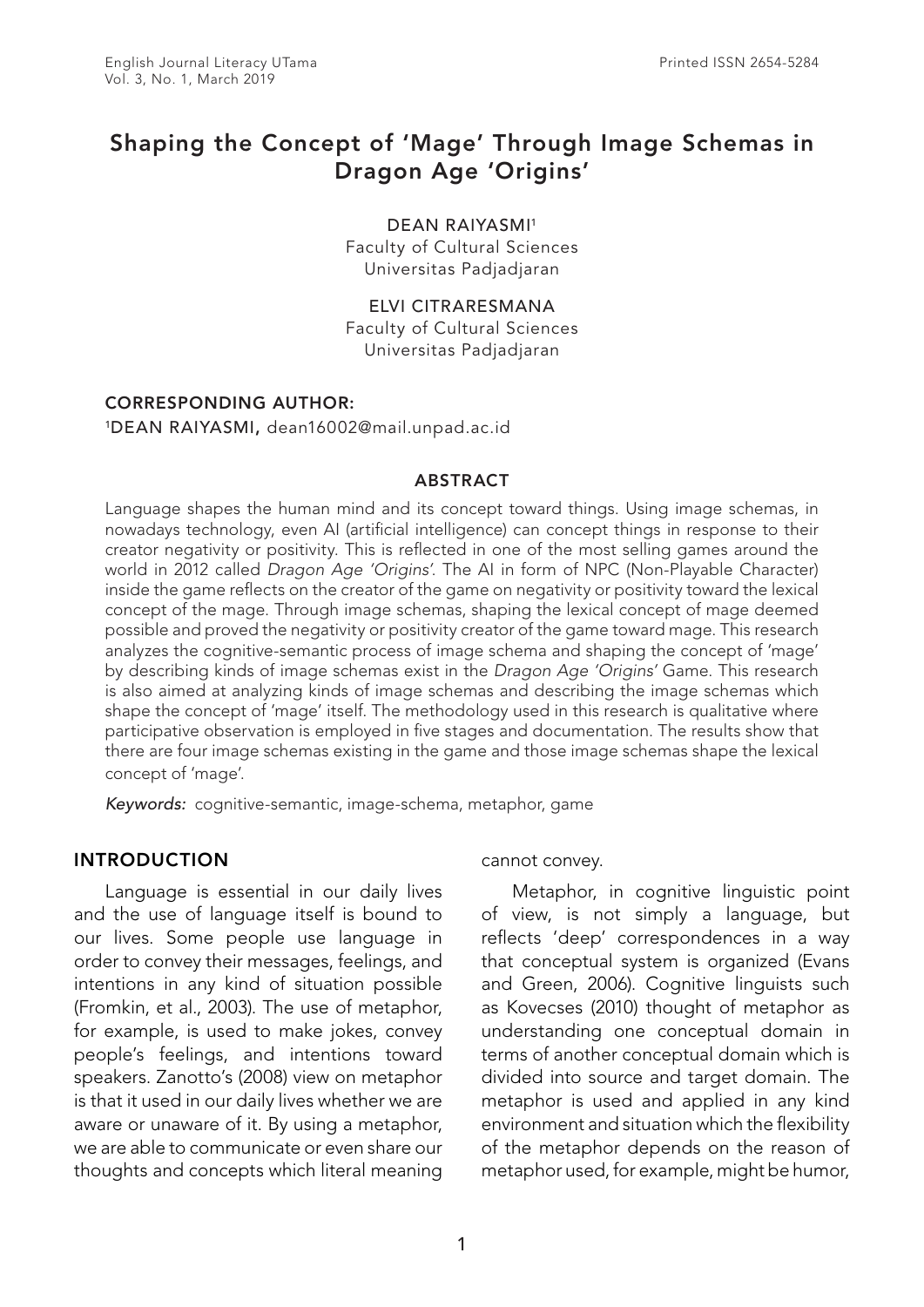showing affection, showing modesty, and so on, even in a computer game the metaphor exists and it is used within. Computer game itself consists of language; whether it is spoken or written, yet most of the language is an abbreviated and innovative form of language (Nilsson, 2009). This virtual world existed in order to create new experiences of the game involved in every aspect which is somehow similar to real-world experiences such as buying, selling, romance, politics, journey and so on. In contrast with the real world, this alternative world can only be accessed by virtual character as the player (the term for a person who plays the game) creates and becomes one in order to interact with the aspects within the game. As all Role-Playing Game allows players to assume a fictional character that they control and customize while playing a game (Nilsson, 2009).

Image schema, as structures in human cognition which emerge from our bodily and social interaction with the environment at a conceptual level, is defined within the framework of Cognitive Linguistics (Kovecses, 2010, Santibanez, 2002). The Image schema does not employ conceptual elements of knowledge such as traveler and destination which is the detailed concept, but rather it is conceptual elements of image schema such as the initial departure and the arrival destination which has similar elements (Kovecses, 2010).

The image schemas is one of the basic schemas derived from the concept of our daily life as we manifest yourself as an animate object placed in, on, below, sided, front or back inanimate object and feel every element in object itself (shape, texture of the object, colors, etc.) and it serves to unify the different sensory and motor experiences while they manifest themselves in a straightforward fashion (e.g. we know that as a human we have body parts which have their own function such

as eyes to see, legs to walk, brain to think, and more) and they may metaphorically be projected from realm of physical to abstract (e.g. we usually speak and share our thoughts through the use of metaphor or even labeling our work status such as the head of cultural arts department, my right-hand, and more). Human explore objects, experience the objects as containers, and feel the natural law such as gravity that ensures the object to fall, the feel of the object and the shape of the object itself and thus this experience occurs repeatedly with or without human consent (Citraresmana, 2016, Kovecses, 2010, Evans and Green, 2006, Santibanez, 2002, Hampe, et al., 2005).

The term of 'image' in image schema is referred to imagistic experience relates to and derives from our experience of the external world means that it is not only restricted by sensory experience of visual perception but also encompasses holistic sensory-perceptual experience, and the term 'schema' in image schema refer to abstract concepts consisting of patterns emerging from repeated instances of embodied experience (Citraresmana, 2016, Evans and Green, 2006). Evans (2007) made a classification of image schemas and divided into nine main classifications as below:

| <b>SPACE</b>        | up-down, front-back, left-right,<br>near-far, centre-periphery,<br>contact, straight, verticality                   |
|---------------------|---------------------------------------------------------------------------------------------------------------------|
| <b>CONTAINMENT</b>  | container, in-out, surface, full-<br>empty, content                                                                 |
| <b>LOCOMOTION</b>   | momentum, source-path-goal                                                                                          |
| <b>BALANCE</b>      | axic balance, point<br>balance, twin-pan balance,<br>equilibrum                                                     |
| <b>FORCE</b>        | compulsion, blockage,<br>counter-force, diversion,<br>removal of restraint,<br>enablement, atraction,<br>resistance |
| UNITY/<br>ITERATION | merging, collection, splitting                                                                                      |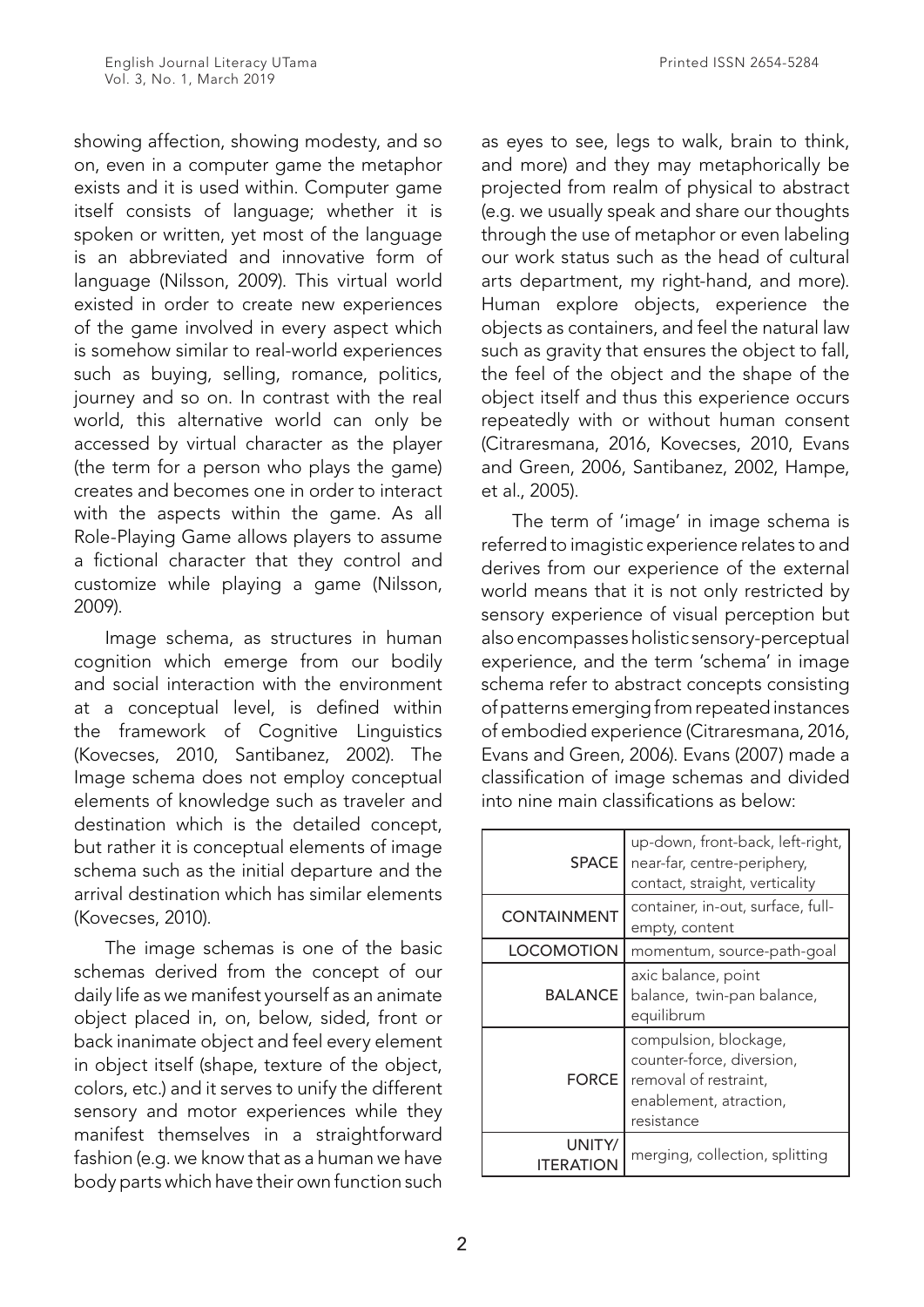| <b>MULTIPLICITY</b> | part-whole, count-mass.<br>link(age)              |
|---------------------|---------------------------------------------------|
|                     | <b>IDENTITY</b>   matching, superimposition       |
| <b>EXISTENCE</b>    | removal, bounded space,<br>cycle, object, process |

*Taken from Evans, 2007 [4]*

Because of our constant interaction with the object, for example, containers of all shapes and sizes, we naturally learn the "logic" of containment and so do the rest applied in most schemas (Hampe, et al., 2005). Hampe (2005) points out three important aspects of image schemas can be emphasized; (1) making our bodily experiences have a meaning for us to understand, this can be understood that meaning itself is recurring structures and patterns involved with our sensory-motor experience and usually operates beneath level of conscious awareness, (2) it must contain a logic of image-schematic structure, for example, CONTAINER schema consists of spatial and bodily logic (elements of interior, boundary, and exterior) that makes it possible for us to make sense of and act accordingly within our ordinary experience, (3) Image schema must be understood holistically, for example, SOURCE-PATH-GOAL must be understood whole and cannot be chopped into SOURCE or PATH only but the whole shape or contours of image schema. Dewey (in Hampe, 2005) argued that the underlying continuity connects our physical interactions in the world with our imagining and thinking activities. In one sentence can occur two or more image schema which is correlated with each other and possess the variation of degree schematicity (Citraresmana, 2016). In order to understand image schema, treating it holistically without leaving out its abstract cognitive structure or structures of a bodily (sensory-motor) process points out that image schema can be applied as an abstract domain which is categorized into the target domain.

The one to be sure example is computer game RPG (Role Playing Game) Strategy titled Dragon Age Origins developed by BioWare. Dragon Age 'Origins' is a single-player game means only playable for one person without any other playable character presented in the game, in other words, this game only focused on the interaction between player character and non-player character (NPC).

# METHOD

The game itself is giving players a lot of information in form of utterances and written consist of morphemes, phrases, clauses, and sentences which may consist conceptual metaphor and the image-schemas. The image-schema, as a part of a cognitive process, used in the game is related to cognitive linguistics which is discussed in this paper. This research uses qualitative method of participative observation means the writer must participate in the social situation in order to attain reliable and valid data (Afifuddin and Saebani, 2012, Mulyana, 2006, Sugiyono, 2008), however, due to the social situation occurred and existed within the game is virtually accessible, the researcher must manifest himself as a virtual character in order to attain the data from the game itself and participate in the virtual social situation the game offered.

There are some stages must be done in order to attain the data such as character creation stage, documenting stage, analyzing stage, and evaluating stage as follows:

# The 'Character Creation' Stage

The character creation stage means the writer execute the game and create and manifest as a virtual character as one of the three different races offered in the game in order to continue the research and then focusing on finding image schema metaphor in the game. This stage function is important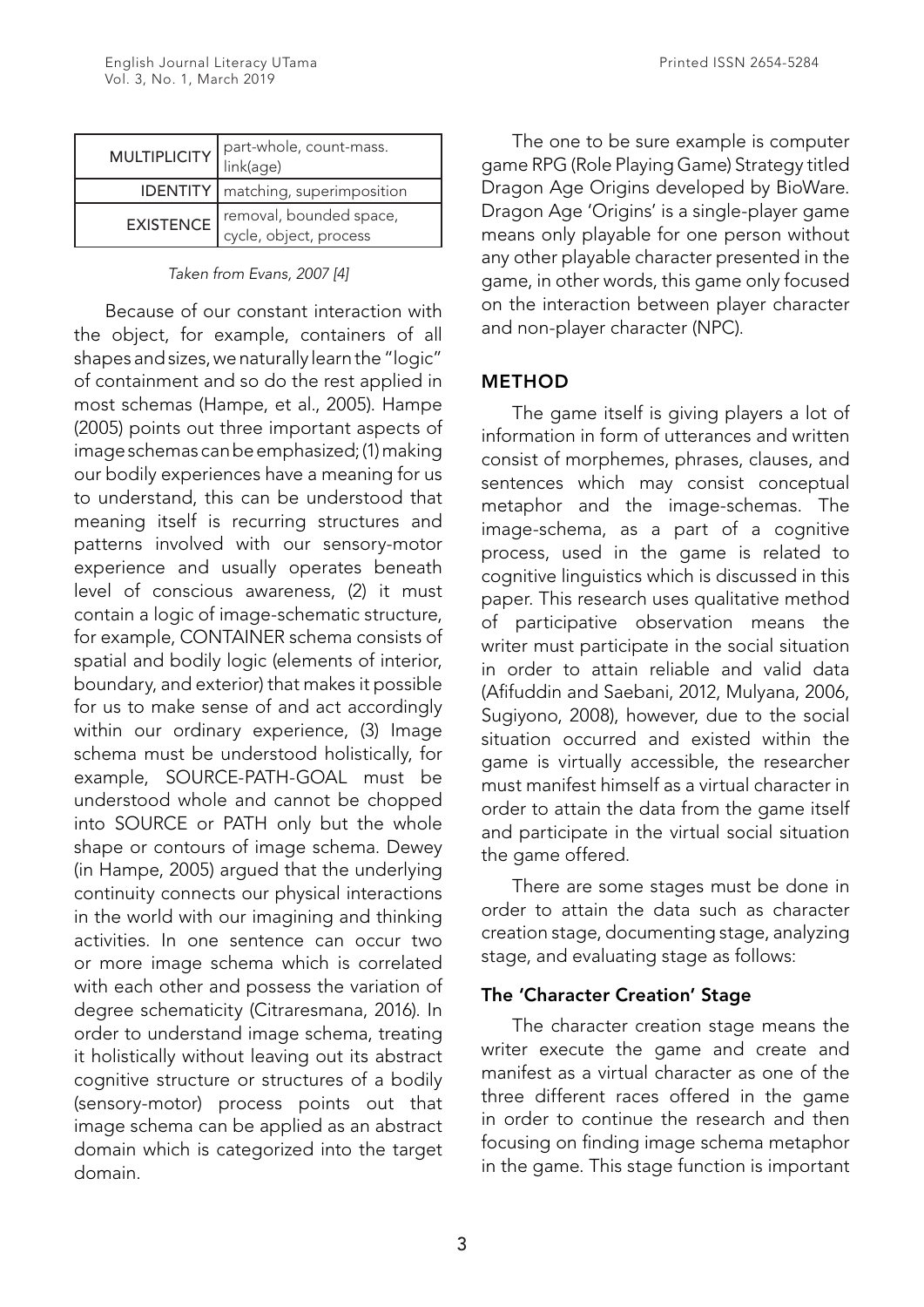in order to obtain the intended data.

#### The Observation Stage

This stage means that the writer observes the subject, the behavior of the subject, the interaction of the subject, and the surrounding. The writer uses participative observation because the writer imposes himself as a virtual character in order to interact with the surrounding of the virtual worlds; the NPC, the objects, the quest, storyline, etc.

#### The Documenting Stage

This stage means that if the writer finds the data intended, a screenshot will be taken to save for the analyzing stage. During this stage, the writer carefully screenshots with the background in order to capture the scenery happened.

#### The Analyzing Stage

This stage is analyzing and describing the motion schema metaphor data based on the theories. This stage will be analyzing the motion schema metaphor.

### The Evaluating Stage

This stage evaluates all stages done before. This is an important step to conclude the analysis which describes motion schema metaphor in the game.

The result of this study can be useful for academic purposes related to Cognitive-Semantic. Moreover, this study can also be considered as an attempt to enhance people's interest in Cognitive-Semantic and open the possibility of analyzing language through the game, particularly metaphor and Image Schema.

### RESULT AND DISCUSSION

#### Data 1

"This gilded cage is the only world you

know. Found to be sensitive to magic at a young age, you were torn from your family and **grafted** here as an **apprentice**."



Figure 3.1 Correlation between Image Schema Existence and Image Schema Unity/Iteration

From the data above, we can create the schema of both EXISTENCE and UNITY IMAGE SCHEMA correlations.

The use of lexical items torn, from, family, grafted, apprentice and phrase Found to be sensitive to magic at a young age shape lexical concept of the mage as a frail, feeble entity. The concept of the mage as a frail and feeble entity occurs because the image schemas EXISTENCE that embodies frailness in the clause "You were torn from your family", and UNITY that embodies feebleness in the clause "(You were) arafted here as an apprentice." consist ellipsis phrase. Both EXISTENCE image schema and UNITY image schema plays the role of the abstract domain which the abstract cognitive structure or meaning is understood by the logic of the image schemas themselves such as the bodily experience of EXISTENCE consist of removal and object.

UNITY image schema consists of collecting and merging. As we can see from the figure above the image schema collecting and merging is shown with the indication of the black arrow which we can imply that the player (represent by the lexical item 'you') was belonged to entity that is existed and named as 'family' and the removal from the entity 'family' happens due to occurrence of 'Found to be sensitive to magic at a young age' clause. The removal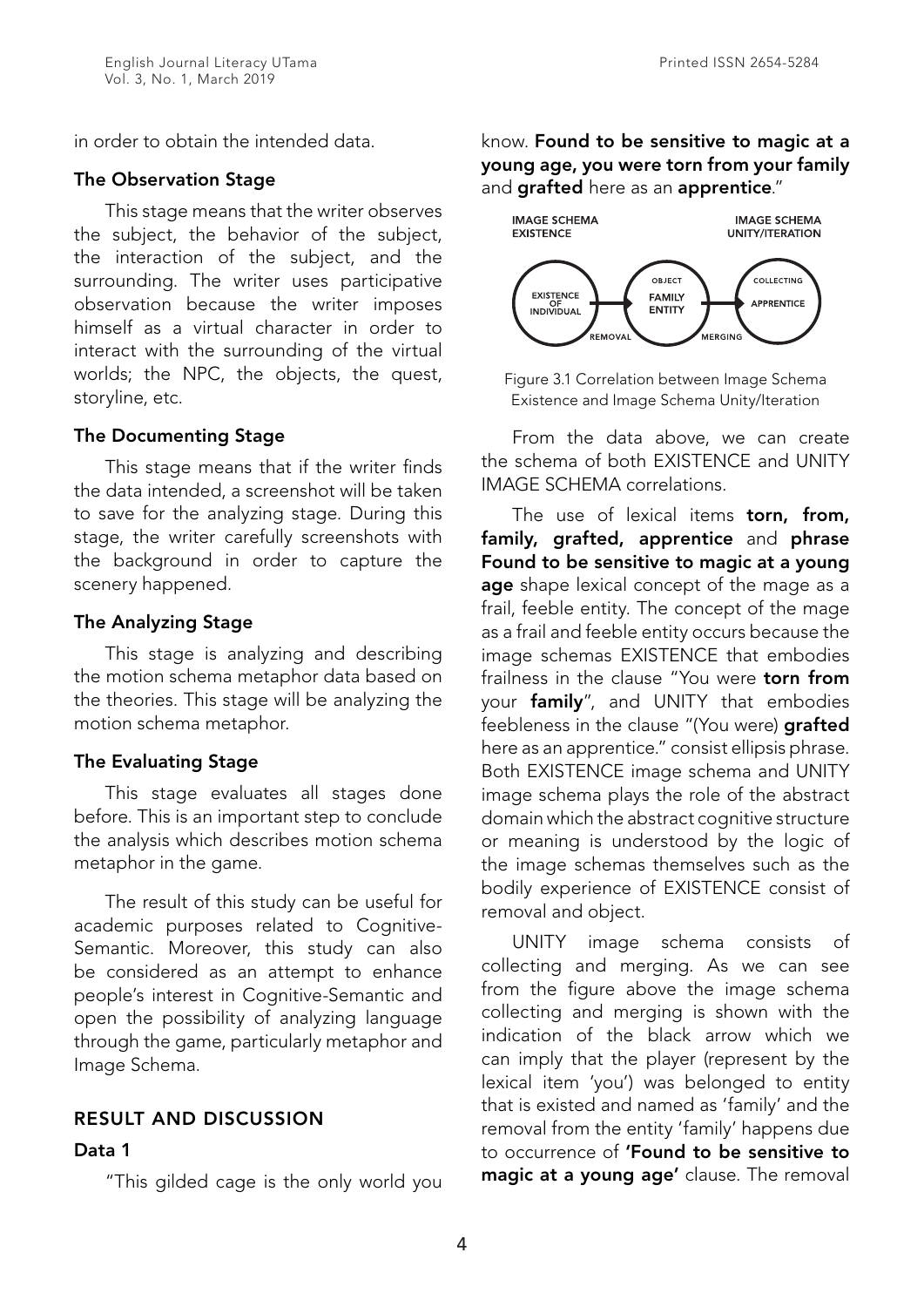that occurs thus making one of the oncepart-of-the-family entity independently exist then the unification happens as this independent entity that existed is actually merged due to the occurrence of phrase 'grafted' that has the lexical meaning of 'a piece of healthy skin or bone cut from one part of a person's body and used to repair or a piece cut from one living plant and attached to another plant so that it grows there' which is showing the existence of the entity due to the lexical meaning of 'grafted'. Also, the occurrence of the lexical item 'grafted' create a gives the concept of the entity as dependent and feeble entity. Again, the occurrence of two lexical items under the circumstances shown in phrase 'Found to be sensitive to magic at a young age' the removal that belongs to EXISTENCE IMAGE SCHEMA and merging that belongs to UNITY IMAGE SCHEMA occurs due to '**grafted** here as an apprentice'. Thus, it can be concluded that MAGE IS EXISTENCE shaping the lexical concept of the mage as 'frail entity' and MAGE IS UNITY shaping the lexical concept of the mage as 'feeble entity' and by combining both of the image schema. The lexical concept that occurs is MAGE IS FRAIL AND FEEBLE ENTITY.

# Data 2

"This is why the Harrowing exists. The ritual sends you to the fade, and there you will face a demon, armed with only your will."



Figure 3.2 Image Schema Locomotion

From the data above, we can create the schema of LOCOMOTION as below.

The use of lexical items the ritual sends, you, to, and, the fade gives a concept of the image as a transportable entity. The concept of the image as a transportable entity occurs because the image schemas LOCOMOTION that embodies transportable entity in the clause 'The ritual sends you to the fade'. LOCOMOTION image schema plays the role of the abstract domain which the abstract cognitive structure or meaning is understood by the logic of the image schemas themselves such as the bodily experience of LOCOMOTION consist of initial departure (source), motion (path), and arrival destination (goal). We can imply that the source for the player (implied by lexical item 'you') is 'the ritual' and path as in verb phrase 'sends you to', then the goal which is 'the fade'. In another word, the concept of mage as transportable entity can be understood with the image schema elements of LOCOMOTION such as source-path-goal with the reason; the player initial departure is the ritual and the motion player do which is in verb phrase 'sends you to' occurs throughout LOCOMOTION image schema in order to arrive at destination the fade via motion. This will not be understood only by source or path or only goal to get the holistic message. Thus, it can be summarized MAGE IS LOCOMOTION shapes the lexical concept of 'mage' as a transportable entity.

# Data 3

"Every mage must go through this trial by fire. As we succeeded, so shall you."



Figure 3.3 Image Schema Force

We can create the schema of FORCE as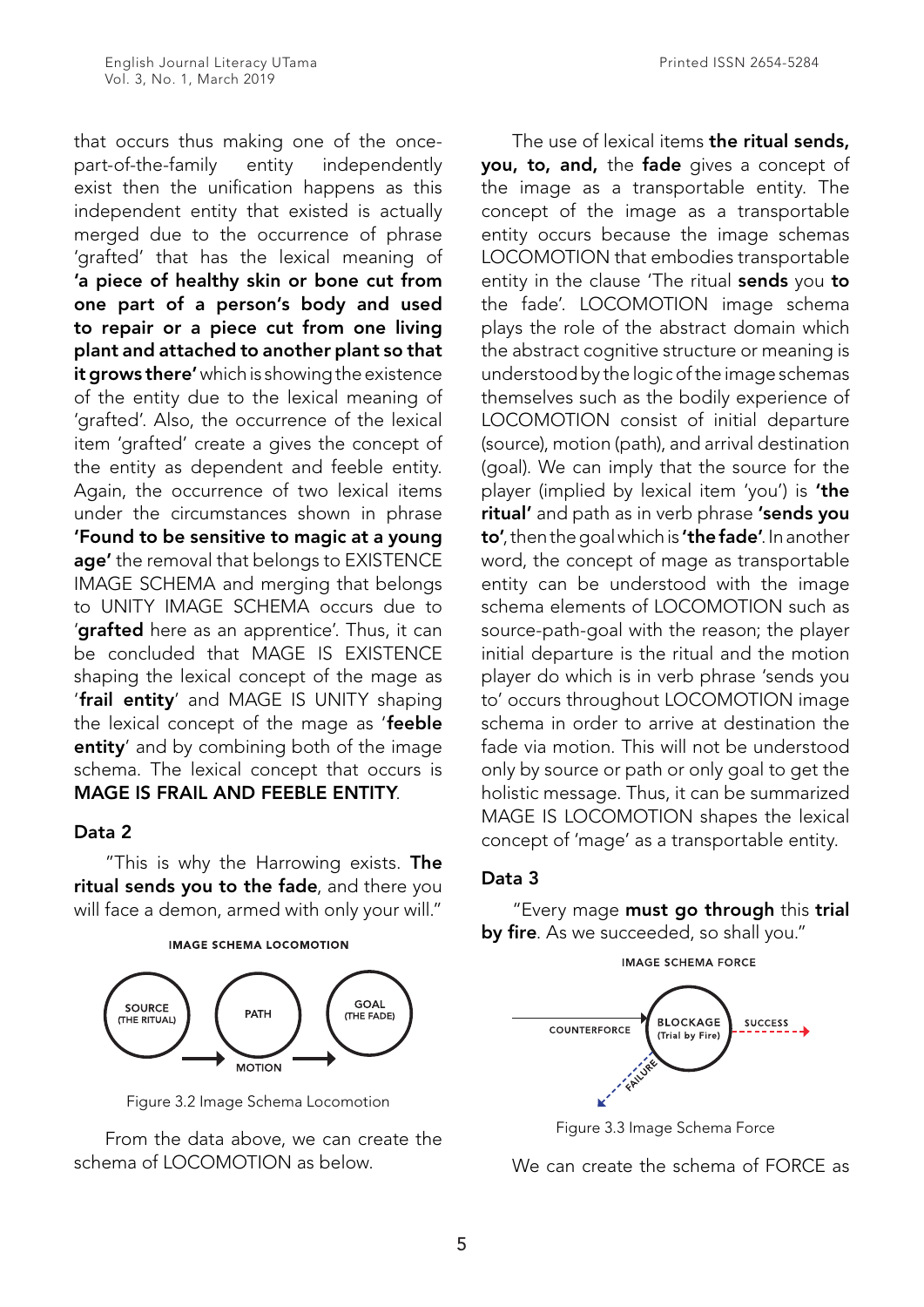### below.

The use of lexical items must go, through and trial by fire shape lexical concept of the mage as a suppressed entity. The concept of the mage as a suppressed entity occurs because the existing of image schemas FORCE that embodies suppressed entity in the clause "Every mage must go through this trial by fire". FORCE image schema plays the role of the abstract domain which the abstract cognitive structure or meaning is understood by the logic of the image schemas themselves such as the bodily experience of FORCE consist counterforce, blockage, and removal of restraint.

We can imply that counterforce is the action of the doer which is presented by verb phrase **must go through**, the blockage is in the idiom 'trial by fire' and the removal of restraint is the success or failure of counterforce action. The concept of mage as suppressed entity can be understood with the image schema elements of FORCE with the reason; the player (shown by lexical item 'you') must undergo the blockage indicated by idiom **trial by fire** that hold the meaning of 'testing one able to perform well under pressure' which means the blockage is 'trial by fire' itself is conceptualized as blockage with opposites force and thus to penetrate the blockage it must be done with the other forces and this process thus create a FORCE elements; counterforce with two result; it is either succeeded or failed. The opposite force is in the action which is represented in verb phrase **must go through**. The removal of the restraint thus might happen by the successful penetration of the blockage and the result of what the successful will be which is indicated by the phrases as we succeeded, so shall you. The two possibilities might occur during the counterforce phase where two opposite forces; forces from the action and forces from the blockage clashed which is indicated in the figure by the black arrow and the result

that is in blue arrow indicated the failure of the action which is resulted in 'bounce projection' and red arrow that indicated 'permeate projection' as an indication of 'success'. Thus, it can be summarized MAGE IS FORCE shapes the lexical concept of MAGE IS SUPPRESSED ENTITY.

## Data 4

"Someone else thrown to the wolves. As fresh and unprepared as ever."



Figure 3.3 Correlation between Image Schema Locomotion, Image Schema Container, and Image Schema Force

From the analysis above, we can create the correlation of the three schemas as below.

The use of lexical items **thrown, to,** the, wolves, fresh, and unprepared shape lexical concept of the mage as an edible entity. The concept of the mage as an edible entity occurs because the existing of image schemas CONTAINMENT, LOCOMOTION, and FORCE that embody edible entity in the clause 'Someone else thrown to the wolves as fresh and unprepared as ever.' These image schemas play the role of the abstract domain which the abstract cognitive structure or meaning is understood by the logic of the image schemas themselves such as the bodily experience of CONTAINMENT consist of container and content, LOCOMOTION consist of momentum, and FORCE consists only attraction. We can imply for the CONTAINMENT image schema that a container is an abstract place which this abstract place is signified by noun phrase the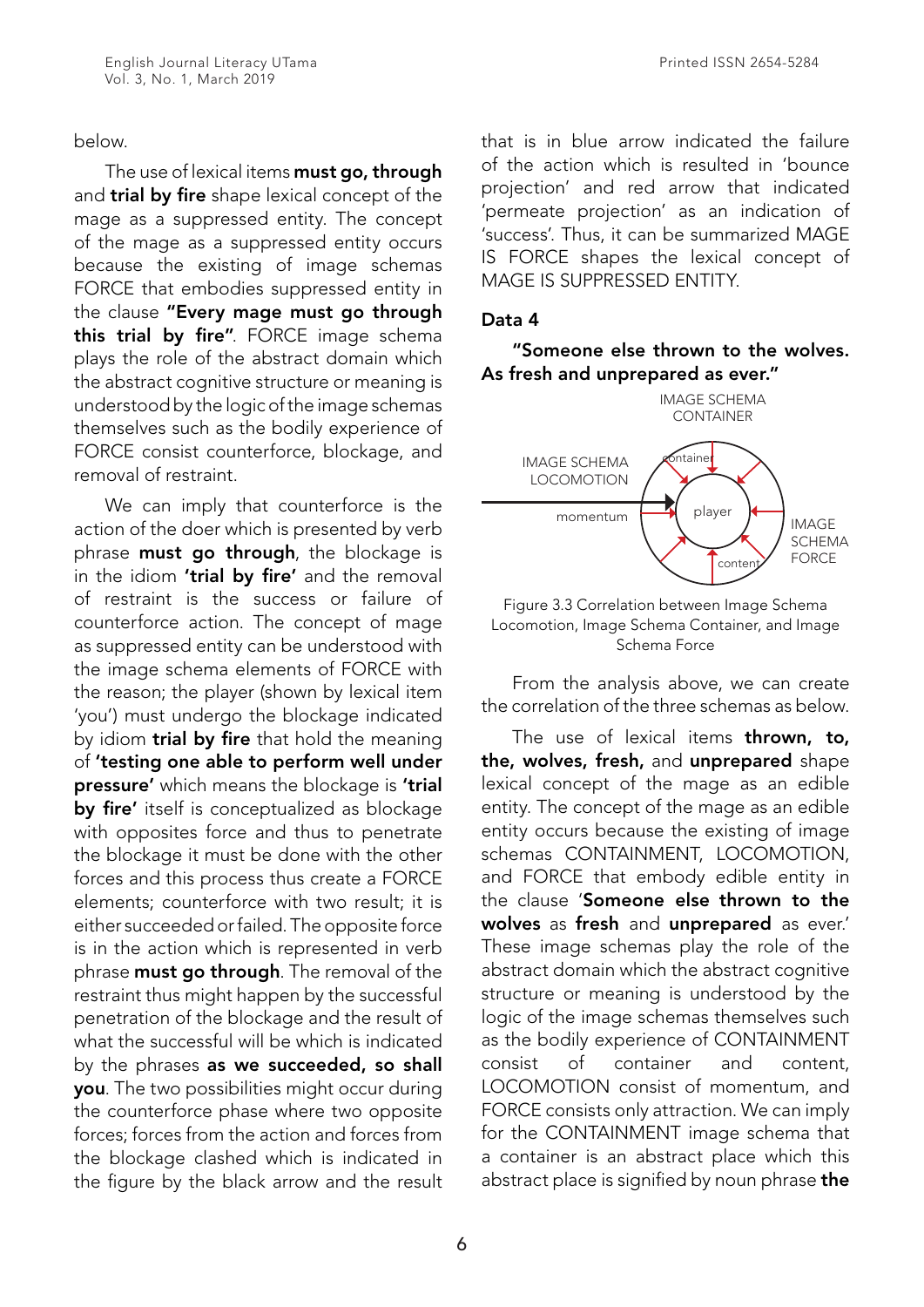wolves and characterized as 'where danger lingers', and content itself is signified by phrase someone else which is implied to the virtual character.

LOCOMOTION image schema consists of momentum which is signified by the verb thrown as the momentum of the motion to have occurred. FORCE image schema consists of attraction signified by the phrase fresh and unprepared and characterized as 'new and still untouched'. The concept of mage as an edible entity can be understood with these image schemas elements with the reason; the player (signified by the lexical items someone which in the context the virtual character arrived at the destination and welcomed by Non-Playable Character named Mouse) was forcefully placed in the container through the momentum signified by verb thrown and arrived at container filled with dangerous content that is metaphorically characterized by the noun phrase the wolves and content which is an animate entity is attracted to the player. Thus, it can be summarized MAGE IS LOCOMOTION, MAGE IS CONTAINER and MAGE IS FORCE shapes the lexical concept of 'mage' as the edible entity.

# **CONCLUSION**

According to the data analysis above, it can be concluded that the lexical concept of 'mage' is shaped a variety of negative entities rather than positive in accord to the image schema which is shaping the lexical concept of 'mage' such as mage as frail entity in MAGE IS EXISTENCE and feeble entity in MAGE IS UNITY, transportable entity in MAGE IS LOCOMOTION, suppressed entity in MAGE IS FORCE, and edible entity in the correlation of Image Schema such as MAGE IS LOCOMOTION, MAGE IS CONTAINER, and MAGE IS FORCE.

The negativity lexical concept of 'mage' as those entities above can only be achieved through image schemas elements and its image projection in that is employed such as; EXISTENCE image schema element consists of removal and object in data 1 collaborated with UNITY image schema element consist of merging also in data 1. LOCOMOTION image schema consists of source-path-goal in data 2 and momentum in data 4, FORCE image schema consists of counterforce and blockage in data 3, and attraction in data 4, CONTAINER image schema consists of container and content in data 4. While image schemas can be employed independently to shape the lexical concept of mage, some of them, however, are correlated between each other to shape the lexical concept of 'mage' holistically in data 1 and data 4 which is implicit and existed in Dragon Age Origin by BioWare.

# REFERENCES

- Afifuddin, H., & Saebani, B. A. (2012). *Metodologi Penelitian Kualitatif* (Kedua). CV. Pustaka Setia.
- Citraresmana, E. (2016). *Module Cognitive Linguistics*. Unpad Press.
- Evans, V., & Green, M. (2006). *Cognitive Linguistics: an Introduction*. Edinburgh: Edinburgh University Press Ltd.
- Evans, V. (2007). *A Glossary of Cognitive Linguistics*. Edinburgh: Edinburgh University Press Ltd.
- Fromkin, V., Rodman, R., & Hyams, N. (2003). *An Introduction to Language*. (J. Flaherty, Ed.) (seventh). Massachusetts: Michael Rosenberg.
- Hampe, B., Langacker, R. W., & Taylor, J. R. (2005). *From Perception to Meaning: Image Schemas in Cognitive Linguistics.*  Berlin: Mouton De Gruyter.
- Kovecses, Z. (2010). *Metaphor Second Edition: a Practical Introduction.* The United States of America.
- Mulyana, D. (2006). *Metodologi Penelitian Kualitatif: Paradigma Baru Ilmu*